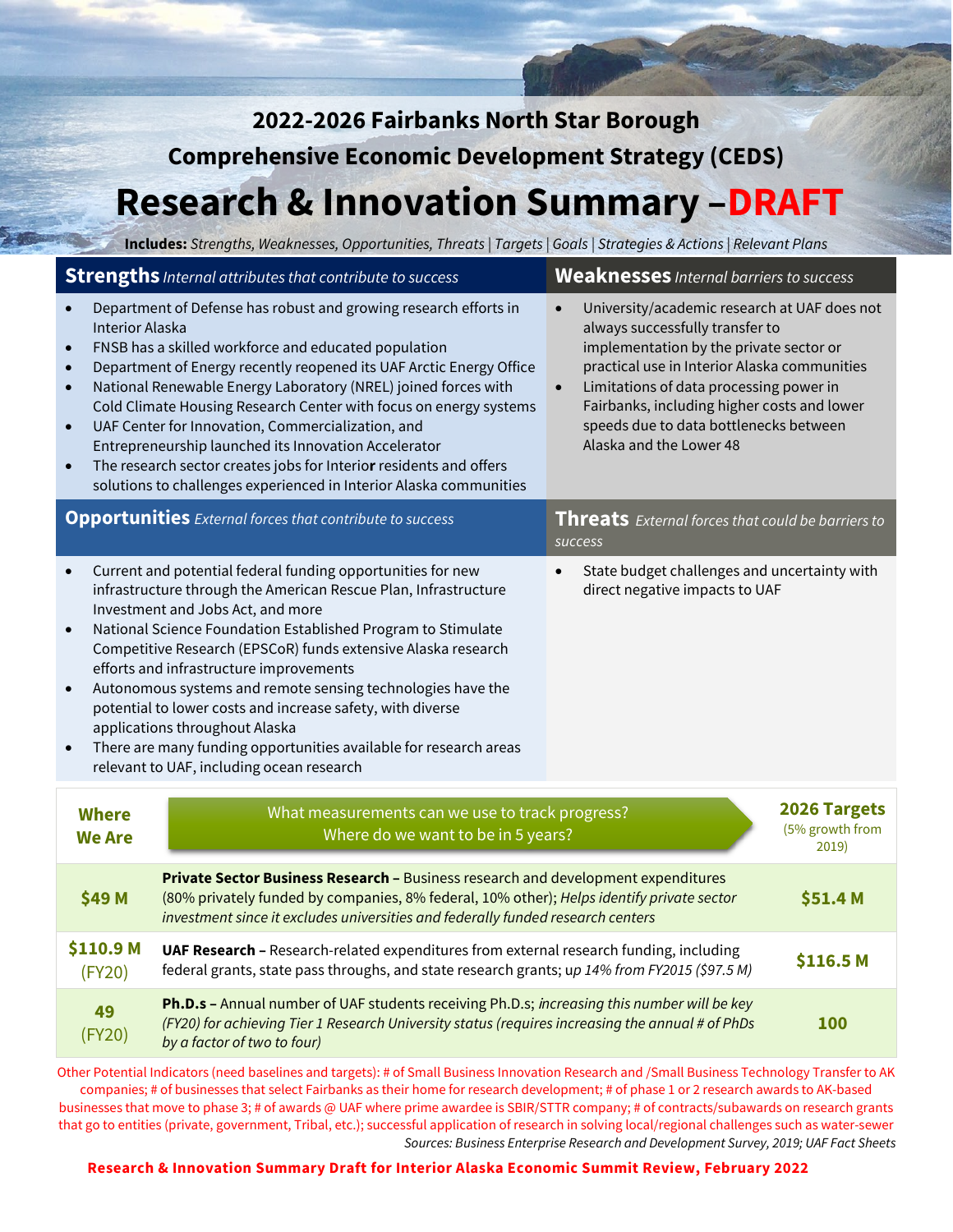#### **Research & Innovation Summary Draft for Interior Alaska Economic Summit Review, February 2022**

### **Research & Innovation Goals** *– long term improvements and changes we want to see in five years or more*

- 1. Interior Alaska is a renowned research hub that attracts scholars, entrepreneurs, and institutions to generate innovative solutions to modern challenges, with both local and global applications.
- 2. Research efforts in Interior Alaska are successfully translated into private sector application and catalyze the growth of new and existing businesses.

| <b>Strategies &amp; Actions</b> - the activities we will implement over the next 5 years to accomplish goals & targets                                                                                                                                                                                                                                                                                                                                                                                                                                                                                                                                                                                                                                                                                                                                                                                                                                                                                                                                                                                                                                                                                                  | <b>Lead</b> |
|-------------------------------------------------------------------------------------------------------------------------------------------------------------------------------------------------------------------------------------------------------------------------------------------------------------------------------------------------------------------------------------------------------------------------------------------------------------------------------------------------------------------------------------------------------------------------------------------------------------------------------------------------------------------------------------------------------------------------------------------------------------------------------------------------------------------------------------------------------------------------------------------------------------------------------------------------------------------------------------------------------------------------------------------------------------------------------------------------------------------------------------------------------------------------------------------------------------------------|-------------|
| 1. Enhance Research Institutions - Position UAF and other Interior Alaska institutions as global leaders<br>in research and innovation. (Goal 1)<br>a. Achieve Tier 1 Research University status for UAF.<br>b. Establish Fairbanks International Airport as an unmanned aircraft system hub.<br>c. Leverage the collaboration between Cold Climate Housing Research Center and NREL to<br>further grow renewable energy research facilities and programs.                                                                                                                                                                                                                                                                                                                                                                                                                                                                                                                                                                                                                                                                                                                                                              |             |
| 2. Expand Research and Development - Celebrate, promote, and expand research efforts that support<br>economic development, resiliency, and quality of life in Alaska communities. Support: (Goals 1, 2)<br>Research of agricultural and mariculture technologies and harvesting potential.<br>a.<br>Research aimed at climate change documentation and adaptation.<br>b.<br>Research exploring energy solutions including renewable energy technologies, microgrids,<br>c.<br>nuclear, and energy efficiency.<br>Military-relevant research, including cold weather testing, unmanned aircraft systems,<br>d.<br>satellite remote sensing, aerospace, natural hazards, and Arctic-relevant topics such as<br>infrastructure, emergency response, transportation, and safety.<br>Biomedical and public health research efforts such as the One Health concept.<br>e.<br>Geologic and mineral research.<br>f.<br>Research that identifies solutions to meet Alaska's unique housing needs including design<br>g.<br>techniques, water-sewer improvements, and increasing utilization of local materials.<br>Fisheries and oceans research that supports coastal communities and ocean-based economic<br>h.<br>activities. |             |
| 3. Support Entrepreneurs-Assist innovators in building on their discoveries and pivoting into private<br>sector and business opportunities. (Goal 2)<br>Promote and expand the Center for Innovation, Commercialization, and Entrepreneurship<br>a.<br>(ICE)'s new Innovation Accelerator program and Students2Startups internship program.                                                                                                                                                                                                                                                                                                                                                                                                                                                                                                                                                                                                                                                                                                                                                                                                                                                                             |             |
| 4. Build Community Partnerships - Engage communities and Tribes as critical partners in research<br>efforts. (Goals 1, 2)<br>a. Collaborate with Tribes and Tribal communities to elevate the role of traditional ecological<br>knowledge (TEK) in research efforts.<br>Support greater community participation and local hire in research efforts and ensure<br>b.<br>community-based research is communicated back to communities in stakeholders in<br>accessible and usable formats.<br>c. Involve communities in the design phases when crafting research proposals.                                                                                                                                                                                                                                                                                                                                                                                                                                                                                                                                                                                                                                               |             |

## **Other Relevant Resources**

- **UAF Strategic Plan 2027**. University of Alaska Fairbanks. November 2021[. View here.](https://uaf.edu/strategic/goals.php)
- **UAF Department of Defense Support.** University of Alaska Fairbanks webpage[. View here.](https://uafresearchdod.com/)
- **List of UAF Research Facilities**. University of Alaska Fairbanks[. View here.](https://www.uaf.edu/research/research-entities/index.php)
- **North to Opportunity: Aerospace Industry Summary Page.** The State of Alaska[. View here.](http://north2opportunity.com/industries/aerospace/)
- **Arctic Research Plan.** Interagency Arctic Research Policy Committee, National Science and Technology Council. Dec. 2021[. View here.](https://www.iarpccollaborations.org/plan/index.html)

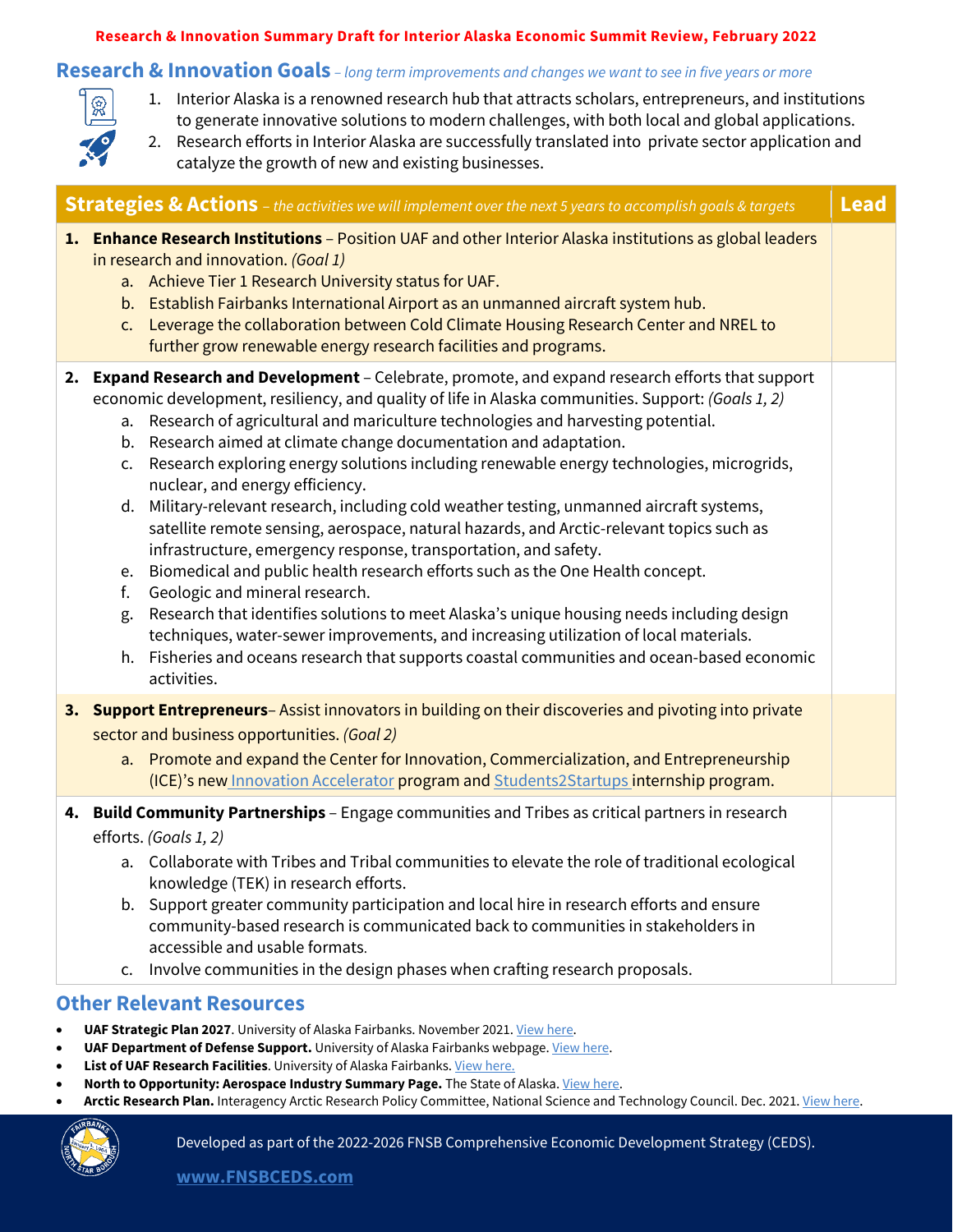# **Interior Alaska Economic Summit, February 22-23, 2022**

# **Research & Innovation Breakout: Discussion Summary (02-22-22)**

To view results from the other sessions, visi[t https://fnsbceds.com/](https://fnsbceds.com/) (results will be posted by March 11<sup>th</sup>)

This document compiles feedback and notes from the breakout session. The other tools that were used to guide the discussion include:

- An economic cluster/influencer one-pager that identified a preliminary SWOT analysis, goals, strategies, actions, and measures of success
- A worksheet identifying a proposed economic vision statement and guiding questions for each of the activities. The guiding questions have been copied into this document for reference. The feedback on the economic vision statement was compiled separately and will be released by March  $11^{th}$ .

| <b>First</b> | Last          | <b>Affiliation</b>                                                   | <b>Email</b>                |
|--------------|---------------|----------------------------------------------------------------------|-----------------------------|
| <b>Brent</b> | <b>Sheets</b> | <b>UAF</b>                                                           | bjsheets2@alaska.edu        |
| Gary         | Euloe         | MTA                                                                  | geuloe@mtasolutions.com     |
| Hajo         | Eicken        | UAF International Arctic Research Center                             | heicken@alaska.edu          |
| Joshua       | Knicely       | n/a                                                                  | knicely_joshua@yahoo.com    |
| Juliet       | Shepherd      | Shepherd et al                                                       | julietshepherd@gmail.com    |
| Kevin        | Huo           | Alaska Center ICE                                                    | khuo@alaska.edu             |
| Peter        | Webley        | UA Center for Innovation, Commercialization,<br>and Entrepreneurship | pwwebley@alaska.edu         |
| Renee        | Linton        | Fairbanks Economic Development Corporation                           | rlinton@investfairbanks.com |
| Robert       | Rouse         | City of North Pole                                                   | Rous9972@yahoo.com          |
| Terry        | Chapin        | University of Alaska Fairbanks                                       | terry.chapin@alaska.edu     |
| Tim          | Jones         | Doyon Utilities                                                      | tjones@doyonutilities.com   |

### **Participants** (alphabetical by first name, based on sign in sheet)

Facilitated by Molly Mylius, Agnew::Beck Consulting

RSVPs: 39 participants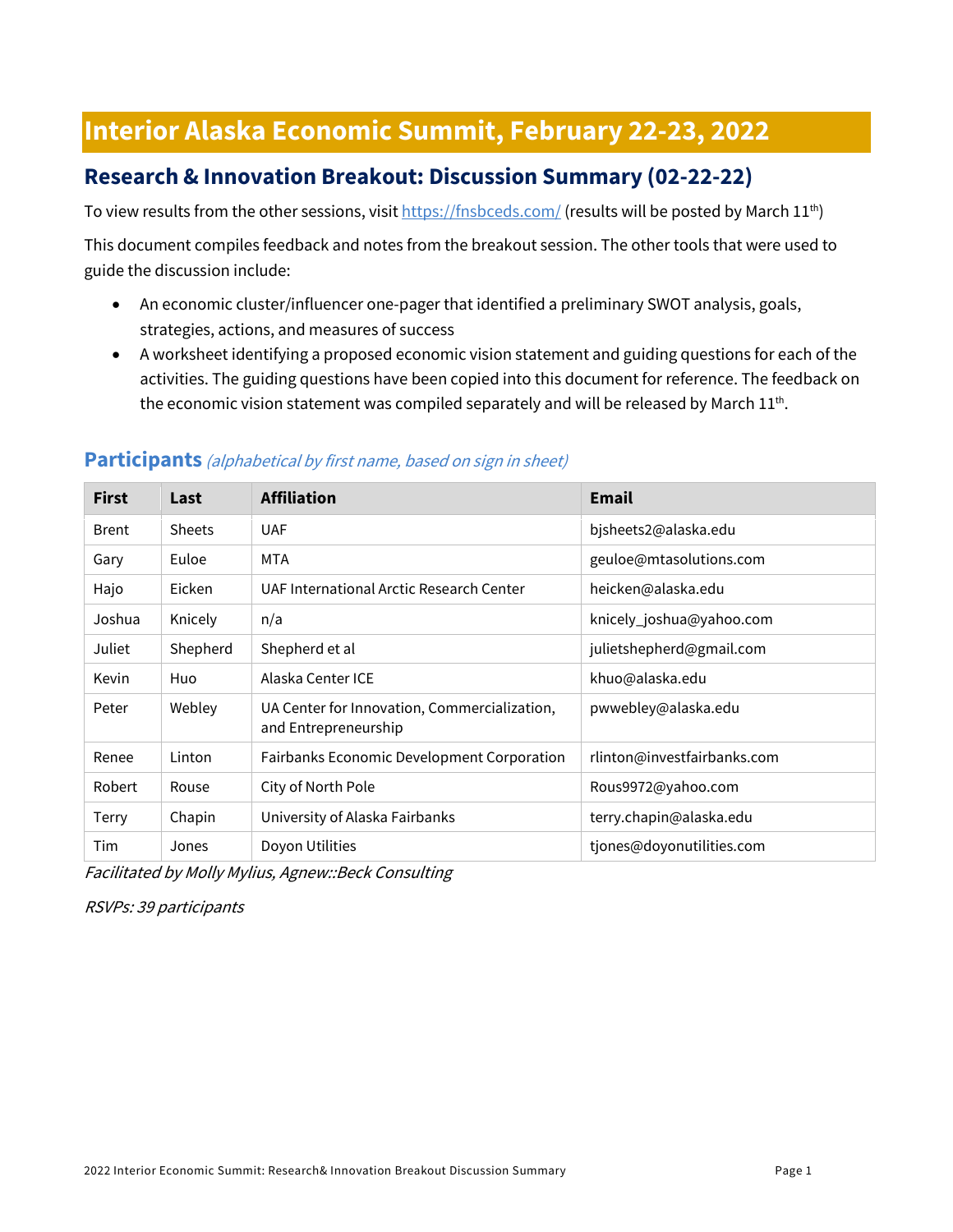# **Feedback on the Strengths, Weaknesses, Opportunities, and Threats (SWOT) Analysis**

### **Guiding Questions:**

- 
- 2. What's missing?
- 1. What did we get right? 3. What would you change?
- 

4. What's the most important item in each quadrant?

**Discussion Notes:**

#### Color Key: Blue = proposed revision **|** red = proposed deletion **|** green = proposed addition

| <b>Strengths</b>                                                                                                                                                                                                                                                                                                                                                                                                                                                                                                                                                                                                                                                                                                                                                                                                                                                                         | <b>Weaknesses</b>                                                                                                                                                                                                                                                                                                                                                                                                                                                                                                                                                                                                                                                                                                                                                                                                                                                                                                  |  |
|------------------------------------------------------------------------------------------------------------------------------------------------------------------------------------------------------------------------------------------------------------------------------------------------------------------------------------------------------------------------------------------------------------------------------------------------------------------------------------------------------------------------------------------------------------------------------------------------------------------------------------------------------------------------------------------------------------------------------------------------------------------------------------------------------------------------------------------------------------------------------------------|--------------------------------------------------------------------------------------------------------------------------------------------------------------------------------------------------------------------------------------------------------------------------------------------------------------------------------------------------------------------------------------------------------------------------------------------------------------------------------------------------------------------------------------------------------------------------------------------------------------------------------------------------------------------------------------------------------------------------------------------------------------------------------------------------------------------------------------------------------------------------------------------------------------------|--|
| Revise: clarify the bullet about a skilled workforce and<br>educated population - is this enough? Is there still a<br>gap in skills? Not just general educational attainment,<br>but relevant skills and training for the specific<br>opportunities/jobs available<br>Add: unique environment - subarctic, unique<br>environmental attributes<br>Add: vast areas of uncontrolled airspace and<br>undeveloped lands<br>Add: Eielson AFB innovation team<br>• Add: more prominently feature UAF on the strengths<br>list                                                                                                                                                                                                                                                                                                                                                                   | Revise: finesse wording of the data speeds strategy to make<br>$\bullet$<br>it more focused and identify where the actual gap occurs -<br>is it the middle mile infrastructure to institutions, or a<br>statewide bottleneck? Could this be addressed with more<br>local computing power?<br>Add: lack of clarity around workforce needs in this area<br>۰<br>Add: UAF resource capacity is not accessible to the<br>community; need for greater education and inclusion on<br>how the community can work with UAF<br>Add: Private sector research needs are not always<br>effectively communicated back to the research community<br>Add: lack of a strategy on how to communicate UAF<br>$\bullet$<br>research efforts and fundings back to the community<br>Add: UAF is seen as a business for residents, with costs that<br>make it inconvenient/inaccessible - such as fees for parking<br>and library access |  |
| <b>Opportunities</b>                                                                                                                                                                                                                                                                                                                                                                                                                                                                                                                                                                                                                                                                                                                                                                                                                                                                     | <b>Threats</b>                                                                                                                                                                                                                                                                                                                                                                                                                                                                                                                                                                                                                                                                                                                                                                                                                                                                                                     |  |
| • Revise: for last bullet, reword to be, "for research<br>areas relevant to economic development in the<br>region"<br>Add: funders want to see demonstrated<br>impact/community relevance, thus increasing the<br>usability and impact of research projects<br>Add: improvements in cloud computing technology<br>could help address some of the data processing<br>challenges/limitations in the region<br>Add: increase cold weather testing - promote FNSB's<br>unique research attributes (military is helping move<br>some of this forward)<br>• Add: FNSB could grow as a DBIR/STTR hub to drive<br>additional economic activity in the region<br>Add: industry liaisons around thematic areas<br>Add: state budget surplus (could some be given back<br>۰<br>to UAF?)<br>• Add: NASA testing activities (including Martian habitat<br>studies) could bring extra funding and jobs | • Add: Federal funding is often time-limited and cannot be<br>used to sustain long-term projects (over 10 years)<br>Add: Potential for technology improvements to outsource<br>$\bullet$<br>jobs (e.g., unmanned aircraft system technologies)<br>• Add: issues with security barriers and proprietary research<br>(especially with military facilities) resulting in testing<br>facilities closed off/not accessible to other researchers<br>• Add: budget uncertainty and constantly shifting funding<br>priorities at the federal level<br>• Add: recruiting for technical positions                                                                                                                                                                                                                                                                                                                            |  |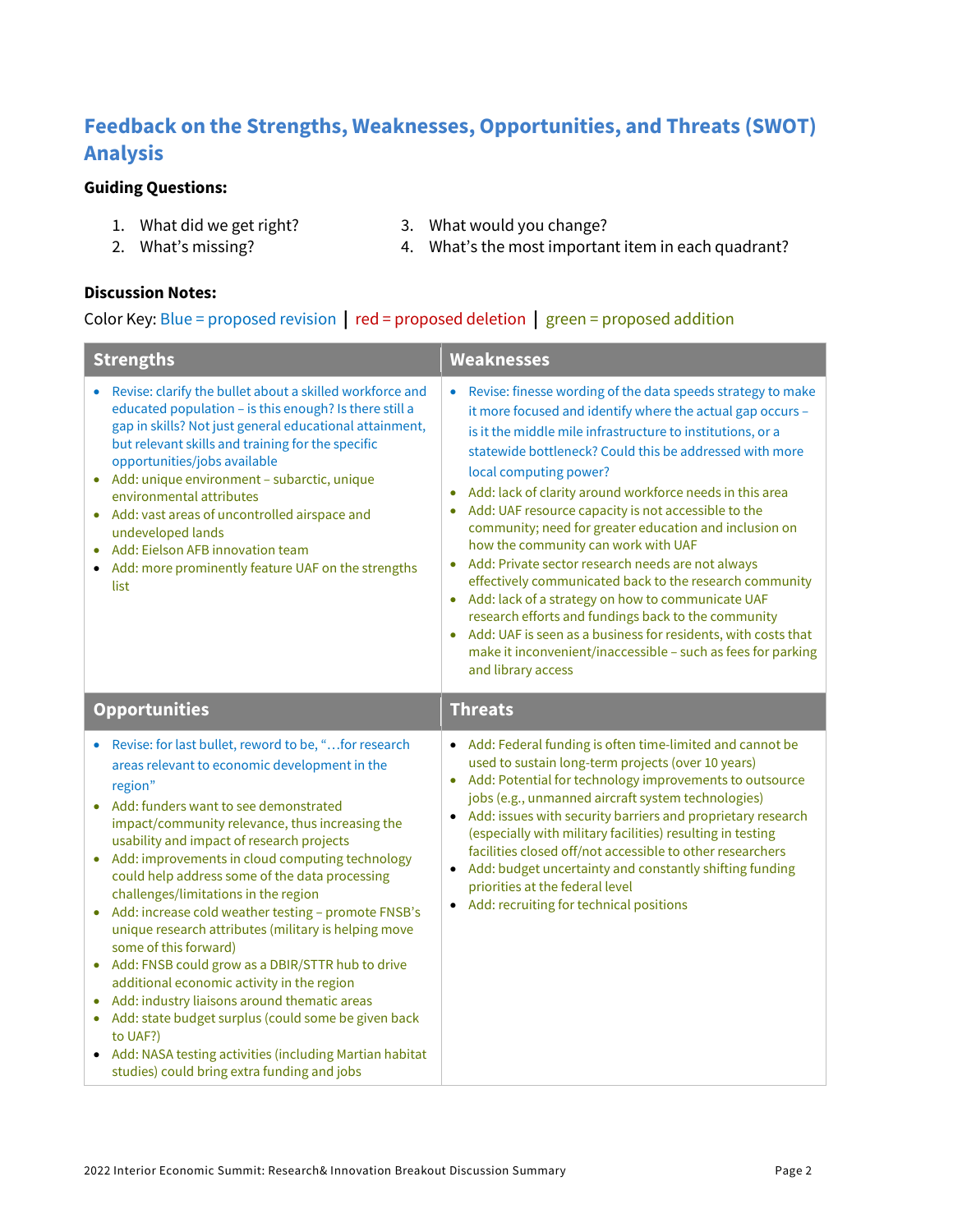# **Goals, Strategies, Actions Discussion Questions**

#### **Guiding Questions:**

- 1. What did we get right?
- 2. What would you change?
- 3. What's missing?
- 4. Who will lead each of the strategies? What do you see as you/your organization's role?
- 5. Which of the strategies is most important for us to focus on over the next year?

#### **Discussion Notes:**

- Goals
	- Revise: add "experts from rural communities" to the list of stakeholders identified in Goal #1
	- Revise: reword Goal #1 to be, "…hub and attracts future…"
- Strategy 1: Enhance Research Institutions
	- Revise: expand action b to not just be focused on Fairbanks International Airport
	- Revise: expand action c to also include energy conservation
	- Revise: modify action c to apply lessons learned from the collaboration to identify and execute other potential partnerships
	- Add: need more pilots expand training
	- Add: build a community of research practice, utilize diversity of the community
		- Leads: FNSB, FEDC
	- Add: invest in "middle ground" expertise, including vocational and trade skills needed to support research efforts (also supports action 4b)
	- Add: retain high level expertise in region (e.g., those graduating UAF)
- Strategy 2: Expand Research & Development
	- Revise: add carbon capture utilization and storage to action b.
	- Revise: work with and build from TCC and Interior Regional Housing Authority to help implement action 2g.
	- Revise: all actions will require public, private, and institutional participation to be successful
	- Add: pursue 10-year research funding to support all of the focus areas
	- Add: throughout this strategy, consider how industry needs get identified and communicated back to research institutions like UAF; how do they get elevated to research priorities?
- Strategy 3: Support Entrepreneurs
	- Revise: "support" is too broad for the strategy, recommend using a more specific word
	- Add: better engagement with the entrepreneurial community, including supporting networking with Center ICE; contracting out special technical skills such as social media and research
	- Add: community space for early-stage innovators to hang out, collaborate, ideate